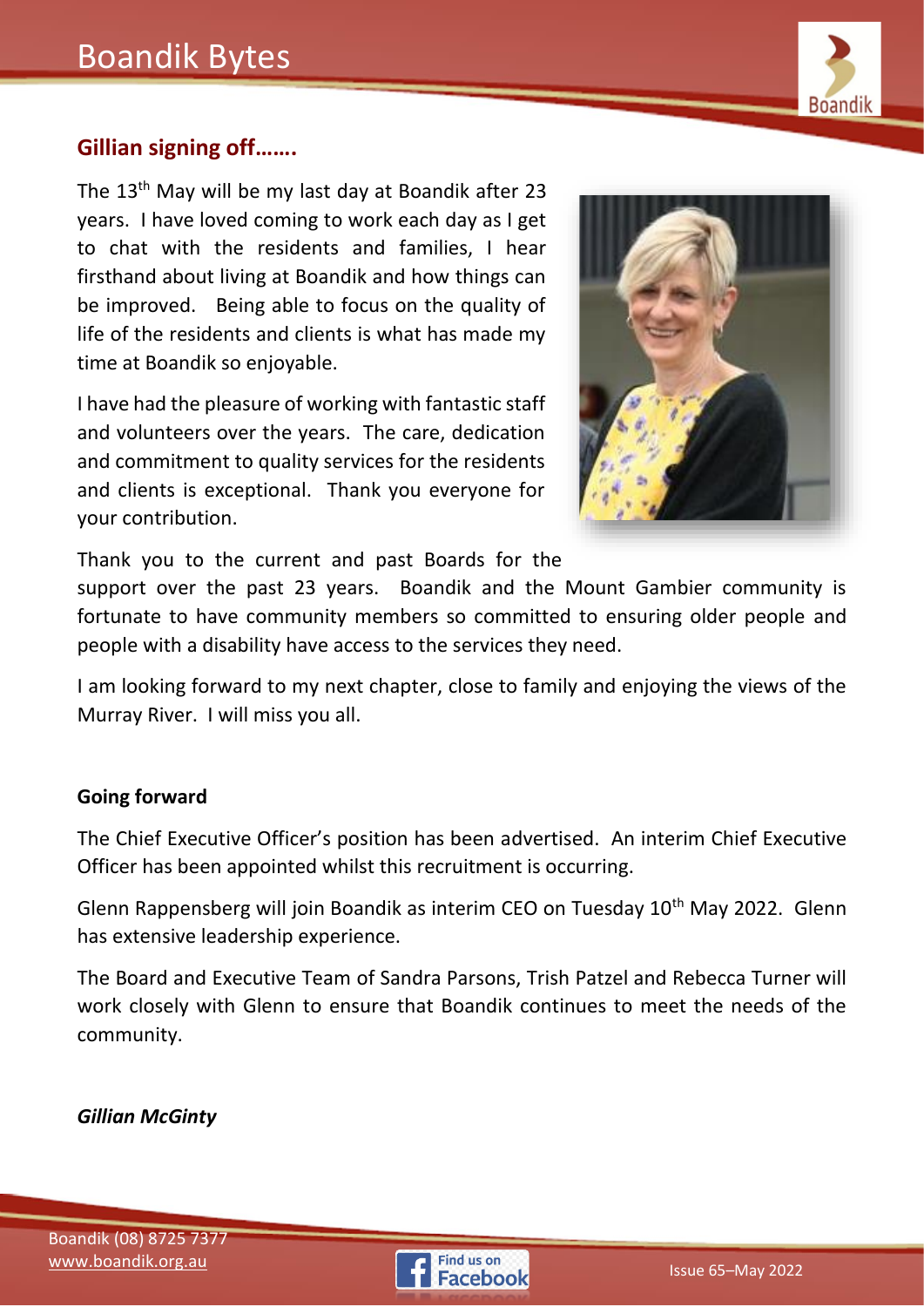#### **Farewell to Lindsay Pexton**

A volunteer who has spent nearly 20 years with Boandik will soon step down as a bus driver. The man at the wheel of the Boandik bus, Lindsay Pexton has been responsible for taking residents on journeys across the Southeast since 2003. "I enjoy helping people and the experiences you have with them [Boandik's residents]," Lindsay says. "There's a wealth of knowledge out there with older adults—you drive, and they'll talk to you … and tell you about their lives."

A well-known face at Boandik Lake Terrace and St Mary's, Lindsay's efforts have been integral to Boandik's ability to enrich the lives of residents with bus outings. "Most of my memories have been pretty good," he says. "It's changed a lot over the years, of course, because in the very early days … another driver and I used to make home brewed beer for them [Boandik's residents] and things like that. "You wouldn't get away with that now," he says, adding: "We'd have a luncheon every



couple of weeks, and they'd try the beer or the stout, whichever we had made. That fell away a long time ago."

Lindsay explained that his volunteer role with Boandik, which has seen him drive residents at Lake Terrace and St Mary's over the years, was coming to a halt as he prepares for an operation. Boandik is now looking for new volunteers to provide an excellent bus driving service, just as Lindsay has over his almost 20 years with Boandik.

#### **Isolation Rules**

You may have heard that the isolation rules for people who are close contacts of someone positive for COVID 19 are changing as at 12.01am on 30<sup>th</sup> April 2022.

These new rules do not apply for high-risk settings which includes residential aged care. The requirement for 7 days isolation for all close contacts remains in place for all Boandik aged care homes.

If you have any questions regarding this change please contact Boandik.

Thank you for complying with the rules that apply at Boandik for visiting. We appreciate everyone's efforts to keep the residents safe.

## **Flu season**

In preparing for the flu season it is important to practice healthy habits. Receiving a flu vaccination protects you from viruses that are common for this year. Other ways to stay well this winter include:-

- Regularly wash your hand or use an alcohol-based hand-sanitizer
- Keeping a healthy immune system will help you fight off winter illnesses. Also, managing stress will increase your immune function.
- The symptoms of the flu are easily spread and therefore, it is important to stay away from close contact with those who are sick.
- If you do get sick, the first course of action is to rest and drink a lot of fluids
- See your doctor if you need to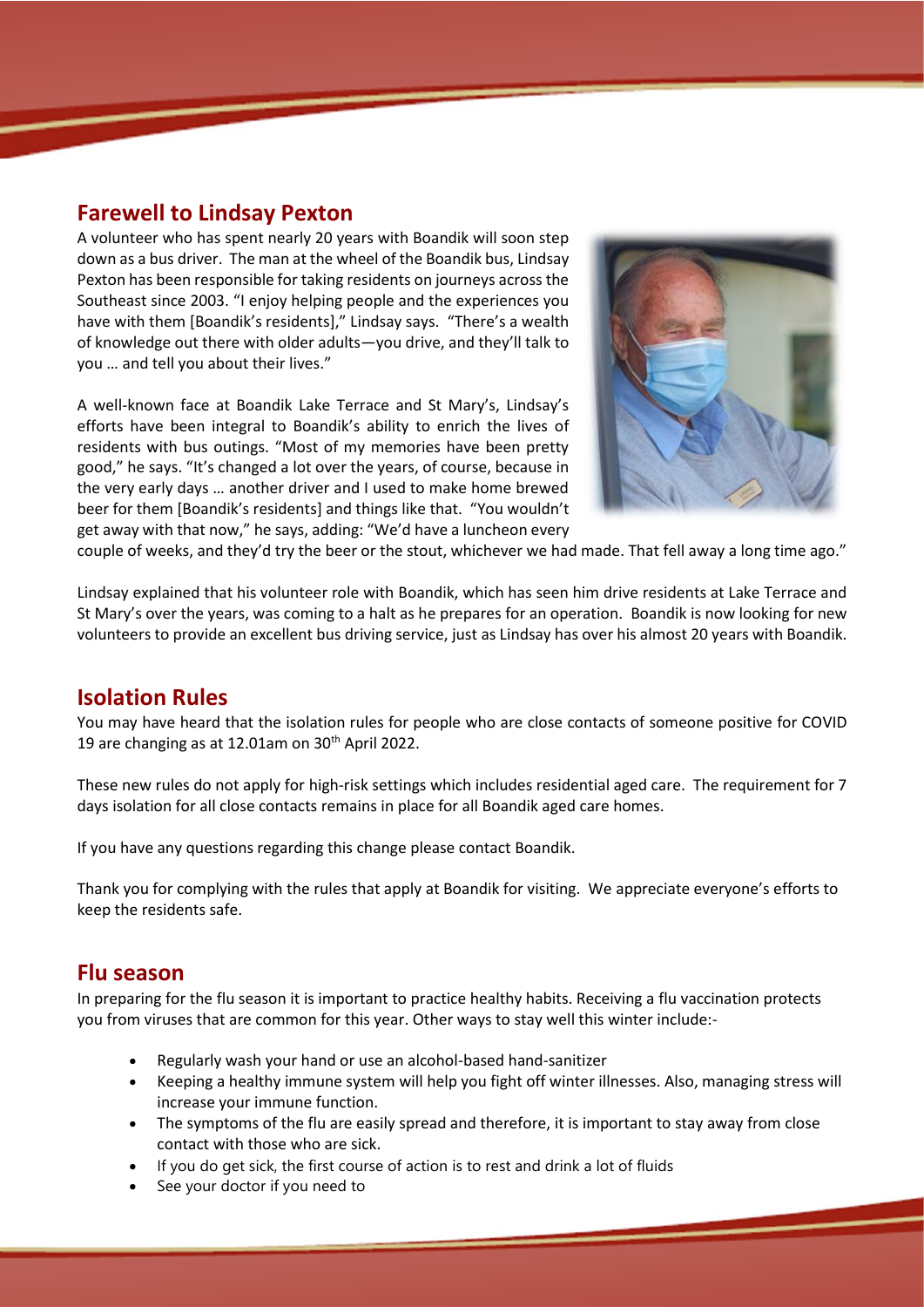## **A dream becomes reality**

Boandik fundraisers and donors have secured two wish-listed 'Magic Table' projectors, which have been a dream for Boandik since 2019.

Very soon, Boandik will take delivery of two Tovertafel (in Dutch, 'Magic Table') projectors for our residents living with dementia at Boandik Lake Terrace and Boandik St Mary's.

The Tovertafel is a projector designed for play therapy in aged care settings.

Research by the company behind the Tovertafel, Tover, has shown that playing interactive games can be extremely helpful and effective for patients with early- to latestage dementia.



"Play can cut through apathy and boost social contact and satisfaction while reducing frustration, anxiety and sadness," the company states on its website.



This is an exciting moment for our Moore Court and Hakea residents that has been made possible because of the efforts of Boandik staff, volunteers, and residents and their families, who fundraised for these items.

We are also extremely grateful to those of you who donated towards the purchase of the Tovertafel, which will be bought for \$16,000 each.

Collectively, our fundraisers and donors raised enough to purchase two Tovertafel projectors, one for Boandik Moore Court and another for Boandik Hakea.

## **Volunteers wanted**

We're on the lookout for new volunteers to join our fantastic team of people devoting their spare time to our residents and our clients. At Boandik, our volunteers provide an exceptional and valued service to our organisation, assisting our lifestyle staff and those for whom we provide care and support.

As a volunteer, you'll assist with many different services, some of which are small yet very meaningful for our residents. Volunteering at Boandik may include one-on-one time spent with residents—going for walks through the gardens, reading, chatting, or completing a jigsaw puzzle. It's as easy as having a cuppa and sitting and talking together about the news of the day.

Other areas of volunteering can include group activity assistance, bus driving, taking residents to and from appointments, cooking, and gardening.

The services volunteers provide can make our residents' days, and our volunteers find their contributions extremely rewarding.

If you or someone you know can help, email our volunteer coordinator, Claire Thompson, at: [cthompson@boandik.org.au](mailto:cthompson@boandik.org.au)